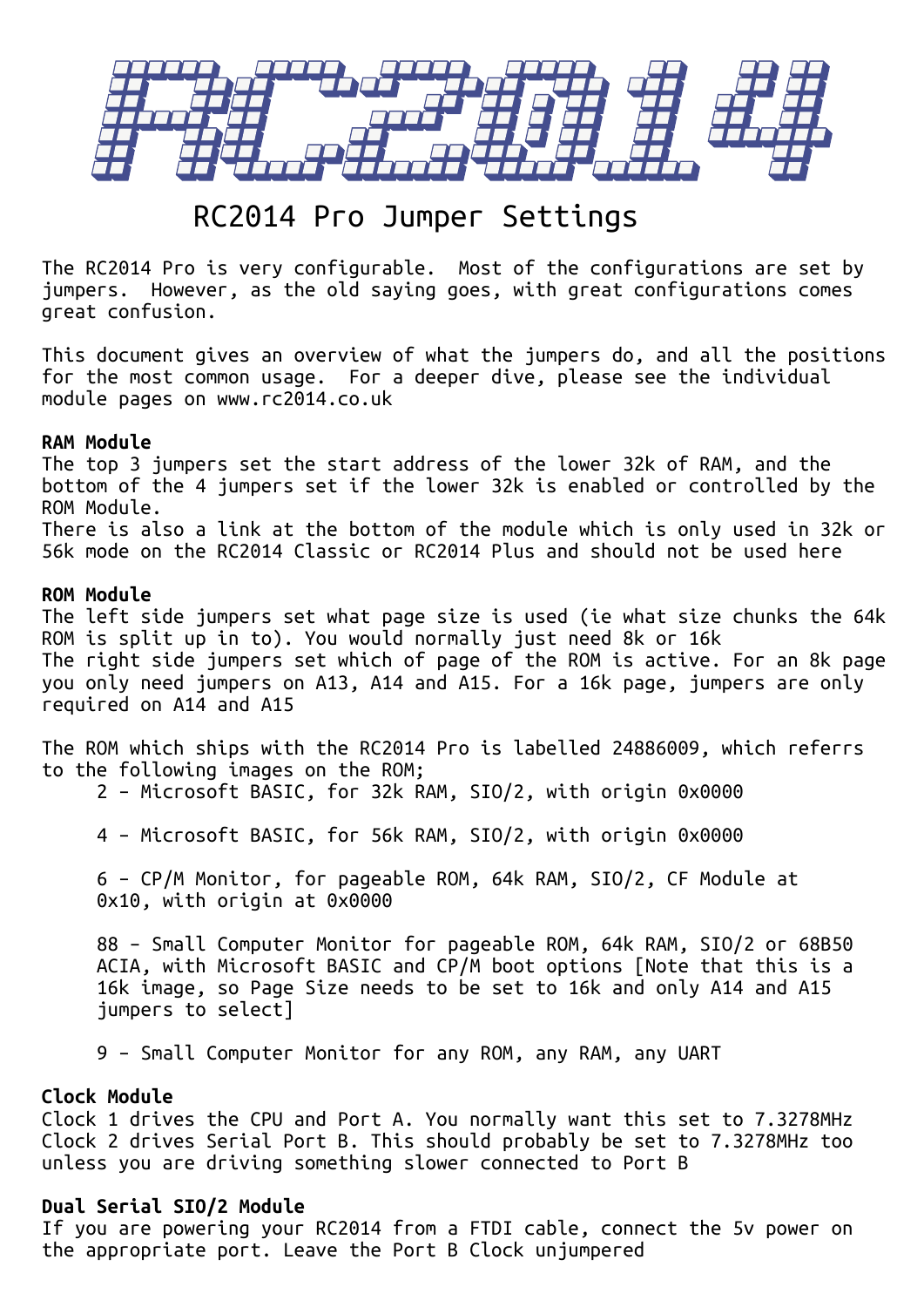







**64k RAM Module**

Use double header pins on this module All four jumers to right hand setting. Top 3 jumpers set start address to 0x0000. However, because bottom jumper sets lower 32k to be paged in or out from Pageable ROM board, lower 32k will not be enabled under BASIC

Do not solder a link where it says Link-->

#### **Pageable ROM Module**

Use double header pins on this module

Page Size (Lower, Lower, High, High, High) sets page size to 8k

Page Selection (None, None, None, Lower, Lower, Lower) sets the 8k page to start at 0x0000 on the 64k ROM

#### **Dual Clock Module** Use double header pins on this module

Clock 1 – 7.3278 Mhz. This sets the CPU frequency to 7.3278Mhz and Serial Port A to 115,200bps

Clock 2 – 7.3278 Mhz. This sets Serial Port B to 115,200bps. Use other positions for different baud rates



## **Dual Serial SIO/2 Module** Use double header pins on this module

5v jumper(s) optional if using FTDI cable to power RC2014. If RC2014 is powered from backplane, do not connect jumper.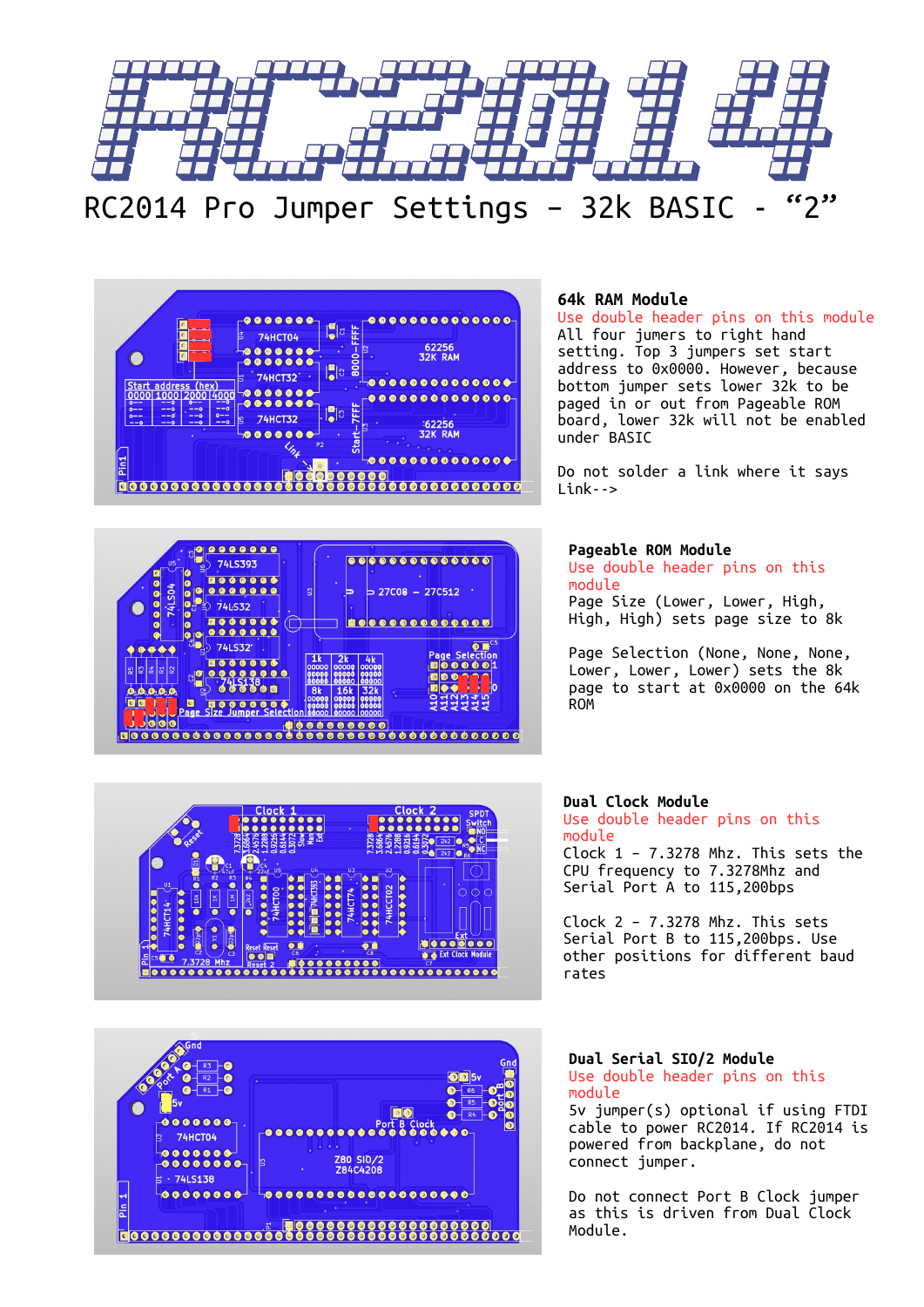

RC2014 Pro Jumper Settings – 56k BASIC - "4"







## **64k RAM Module**

Use double header pins on this module Top 3 jumpers set start address to 0x2000. Bottom jumper sets lower 32k (Actually lower 24k from 0x2000 to 0x7FFF) to be enabled

Do not solder a link where it says Link-->

## **Pageable ROM Module** Use double header pins on this module Page Size (Lower, Lower, High,

High, High) sets page size to 8k

Page Selection (None, None, None, High, Lower, Lower) sets the 8k page to start at 0x2000 on the 64k **ROM** 

## **Dual Clock Module** Use double header pins on this module

Clock 1 – 7.3278 Mhz. This sets the CPU frequency to 7.3278Mhz and Serial Port A to 115,200bps

Clock 2 – 7.3278 Mhz. This sets Serial Port B to 115,200bps. Use other positions for different baud rates



**Dual Serial SIO/2 Module** Use double header pins on this module

5v jumper(s) optional if using FTDI cable to power RC2014. If RC2014 is powered from backplane, do not connect jumper.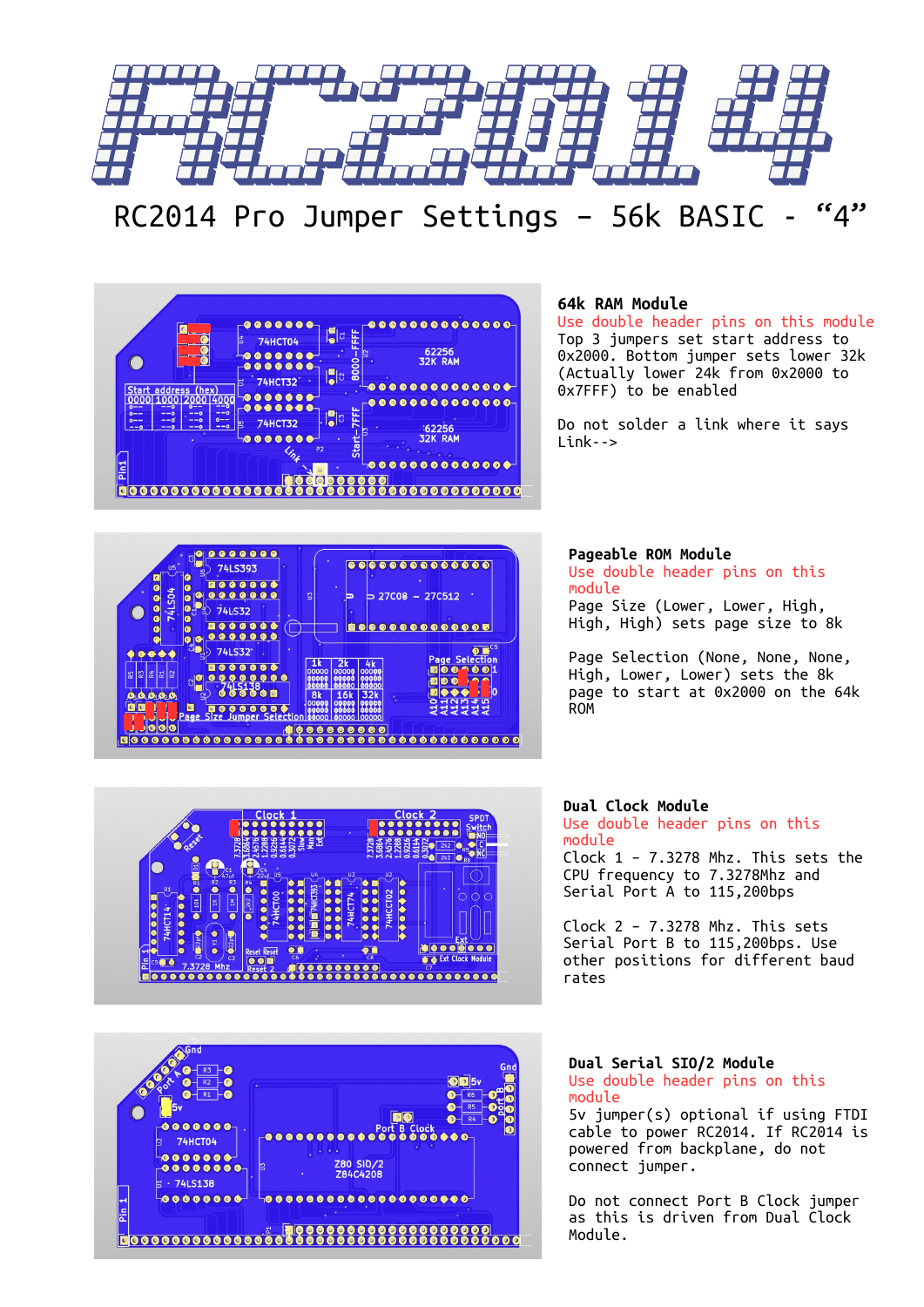







**64k RAM Module**

Use double header pins on this module All four jumers to right hand setting. Top 3 jumpers set start address to 0x0000. Bottom jumper sets lower 32k to be paged in or out from Pageable ROM board.

Do not solder a link where it says Link-->

# **Pageable ROM Module**

Use double header pins on this module

Page Size (Lower, Lower, High, High, High) sets page size to 8k

Page Selection (None, None, None, Lower, Lower, High) sets the 8k page to start at 0x8000 on the 64k ROM

#### **Dual Clock Module** Use double header pins on this module

Clock 1 – 7.3278 Mhz. This sets the CPU frequency to 7.3278Mhz and Serial Port A to 115,200bps

Clock 2 – 7.3278 Mhz. This sets Serial Port B to 115,200bps. Use other positions for different baud rates



**Dual Serial SIO/2 Module** Use double header pins on this module

5v jumper(s) optional if using FTDI cable to power RC2014. If RC2014 is powered from backplane, do not connect jumper.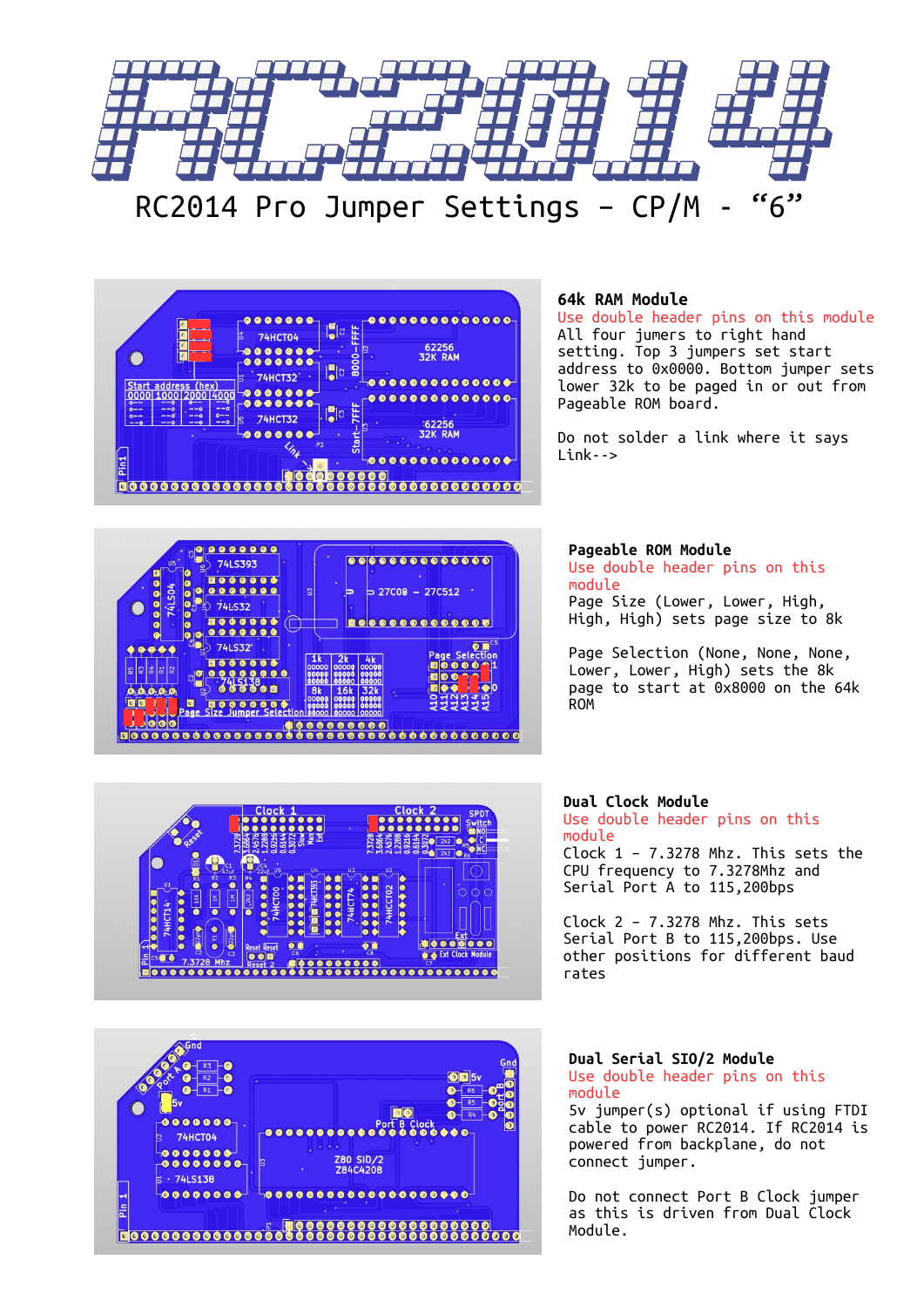

RC2014 Pro Jumper Settings – SCM - "9"







**64k RAM Module**

Use double header pins on this module All four jumers to right hand setting. Top 3 jumpers set start address to 0x0000. However, because bottom jumper sets lower 32k to be paged in or out from Pageable ROM board, lower 32k will not be enabled under SCM

Do not solder a link where it says Link-->

#### **Pageable ROM Module**

Use double header pins on this module

Page Size (Lower, Lower, High, High, High) sets page size to 8k

Page Selection (None, None, None, Higher, Higher, Higher) sets the 8k page to start at 0xE000 on the 64k ROM

#### **Dual Clock Module** Use double header pins on this module

Clock 1 – 7.3278 Mhz. This sets the CPU frequency to 7.3278Mhz and Serial Port A to 115,200bps

Clock 2 – 7.3278 Mhz. This sets Serial Port B to 115,200bps. Use other positions for different baud rates



**Dual Serial SIO/2 Module** Use double header pins on this module

5v jumper(s) optional if using FTDI cable to power RC2014. If RC2014 is powered from backplane, do not connect jumper.